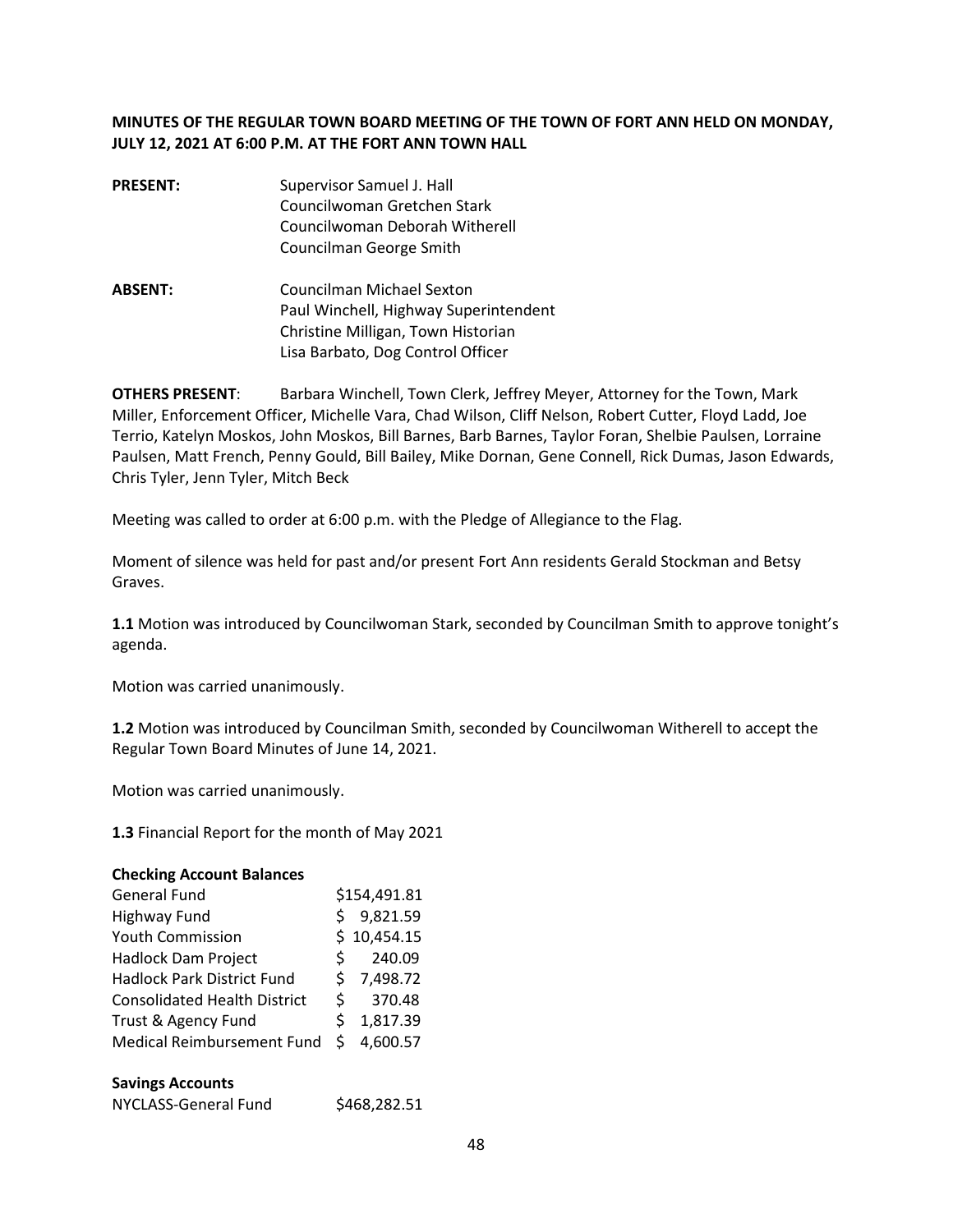| NYCLASS-Highway Fund                       | \$972,505.31 |
|--------------------------------------------|--------------|
| NYCLASS-Hadlock Park District \$205.732.16 |              |
| <b>LOSAP</b>                               | \$22,903.76  |

**1.4** Motion was introduced by Councilman Smith, seconded by Councilwoman Stark to pay the bills as warranted and audited.

Motion was carried unanimously.

### **2.0 6:02 p.m. Public Comment opened.**

### **6:03 p.m. Public Comment closed without comment.**

### **3.0 Reports from Town Officials and Committees:**

### **3.1 Supervisor's Report:**

Supervisor Hall stated that there have been talks about CHPE (Champlain Hudson Power Express) running a power line from Quebec to New York City. There are seven (7) towns negotiating this in conjunction with the Warren Washington Industrial Development Agency. This involves a bidding process with the state. This is not a guarantee but it's possible that over a thirty (30) year period the Town of Fort Ann could receive \$8.7M; Village of Fort Ann \$252,000.00 and Fort Ann Central School \$7M. There will be a resolution later in tonight's meeting outlining the details and support for this. There are two (2) other organizations/corporations interested in this NYS Power Authority being one (1) of them.

Supervisor Hall received notification from American Relief Plan (ARP) that over the next two (2) years there is \$564,974.00. The list is still being looked through on how to utilize those funds. There are some deadlines: money must be obligated by 12/31/2024, all bills paid 12/31/2026; half the money will come the summer of 2021 and the balance will come summer of 2022. From a financial perspective this is very good for the Town of Fort Ann.

Councilman Smith stated that he reported out at the annual Lake Hadlock Association meeting that they have backed off on the Harvester with weed growth not being very high.

Councilwoman Stark stated that the beach had a slow start with the weather and illness with the lifeguards. Hope to get the beach open all day everyday starting tomorrow. The Recreation swimming lessons are scheduled to start tomorrow.

Councilwoman Stark stated that Joan Degener and Terry Barber will be honored Wednesday at the Adirondack Bar and Grill as state Seniors of the Year.

Councilwoman Stark stated that the bike trail is getting a lot of use.

**3.3 Town Clerk's Report** was given for June 2021.

**3.4 Highway Superintendent Report**: None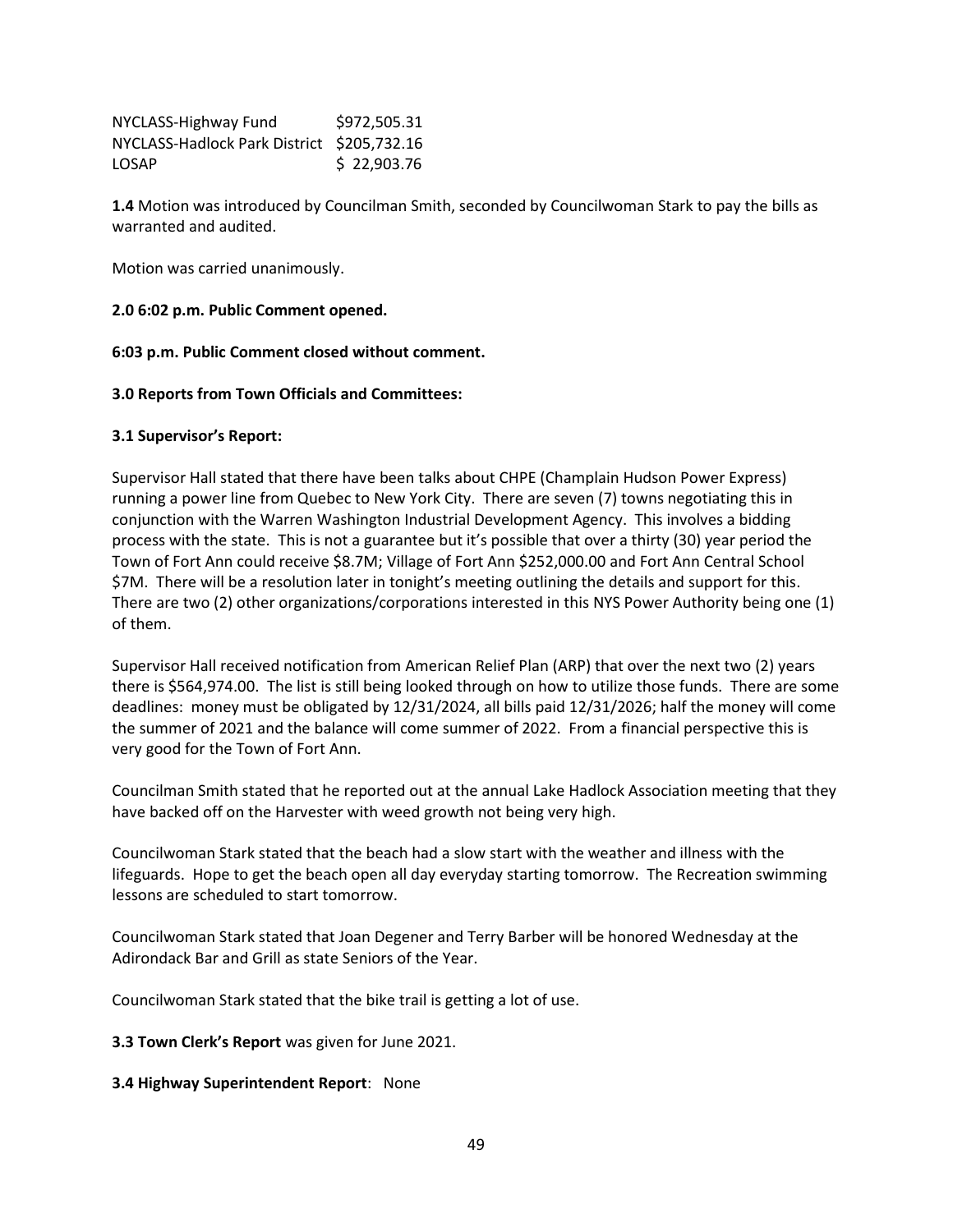**3.5 Enforcement Officer Report**: The Enforcement Officer distributed a paper copy of his June 2021 monthly report. Supervisor Hall asked what the Camp Removal was under Demo Permit. Mark stated it was for Hadlock.

**3.6 Historian**: Not present but emailed a report stating that she got a report that metal detecting was found at the base of Battlehill. Reenactor came across it on the 8<sup>th</sup> of July. He didn't go further up the hill, as its still private property. Would like permission to have George Sherwood to look around for evidence of more metal detecting further on hill. The Town Board gave permission.

Cemetery on Starbuck keeps popping up. She thinks the cemetery committee should look into this, to make sure it is in Hartford and not Fort Ann. It's real close to line and cemetery book has it in Hartford, but many say it's on Fort Ann taxable land. Veterans supposedly in that cemetery. George, Mike, Dale and Christine would like to at least go look at it and use tax maps to see where it actually is. Supervisor Hall told them to go ahead and research.

Dave Sherwood is having a book signing at Grumbellies July 24, 2021 at 3:00 p.m. and all monies go to the Fort Ann American Legion.

**4.0 New Business:** Supervisor Hall asked the town board for their approval to negotiate with Spectrum for the internet/phone system at the Town Hall. Supervisor Hall stated that the Fort Ann Town Court was experiencing difficulty with the phone lines. Supervisor Hall had the Clerk to the Supervisor contact Spectrum and it is expected to be \$52 month cheaper than the current carrier, magna5. The Town Board agreed to make this change.

**5.0 Old Business:** Nothing to report

## **RESOLUTION #53-2021**

**APPROVING (A) THE PAYMENT TERMS AND CONDITIONS OF A CERTAIN PILOT AGREEMENT TO BE ENTERED INTO BETWEEN COUNTIES OF WARREN AND WASHINGTON INDUSTRIAL DEVELOPMENT AGENCY AND CHPE LLC IN CONNECTION WITH THE CHPE LLC PROJECT AND (B) THE PAYMENT TERMS AND CONDITIONS OF CERTAIN HOST COMMUNITY BENEFIT AGREEMENTS TO BE ENTERED INTO BETWEEN COUNTIES OF WARREN AND WASHINGTON CIVIC DEVELOPMENT CORPORATION AND CHPE LLC IN CONNECTION WITH THE CHPE LLC PROJECT** 

On motion of Councilman Smith, seconded by Councilwoman Stark to accept resolution entitled "Resolution Approving (A) the payment terms and conditions of a certain PILOT Agreement to be entered into between Counties of Warren and Washington Industrial Development Agency and CHPE LLC in connection with the CHPE LLC project and (B) the payment terms and conditions of certain host community benefit agreements to be entered into between Counties of Warren and Washington Civic Development Corporation and CHPE LLC in connection with the CHPE LLC Project."

| ADOPTED | AYES 4   | Smith, Stark, Witherell, Hall |
|---------|----------|-------------------------------|
|         | ABSENT 1 | Sexton                        |

**RESOLVED**, Section 1. For the purpose of satisfying the requirements contained in the Agency's Uniform Tas Exemption Policy (the "UTEP Policy) and the Act, the Town Board hereby (1) acknowledges notification of any deviation from the Agency's UTEP Policy, (2) waives any formal notice from the Agency of any deviation from the Agency's UTEP Policy, (3) approves the payment terms to be contained in the PILOT Agreement, as substantially described in Schedule A attached, and (4) approves the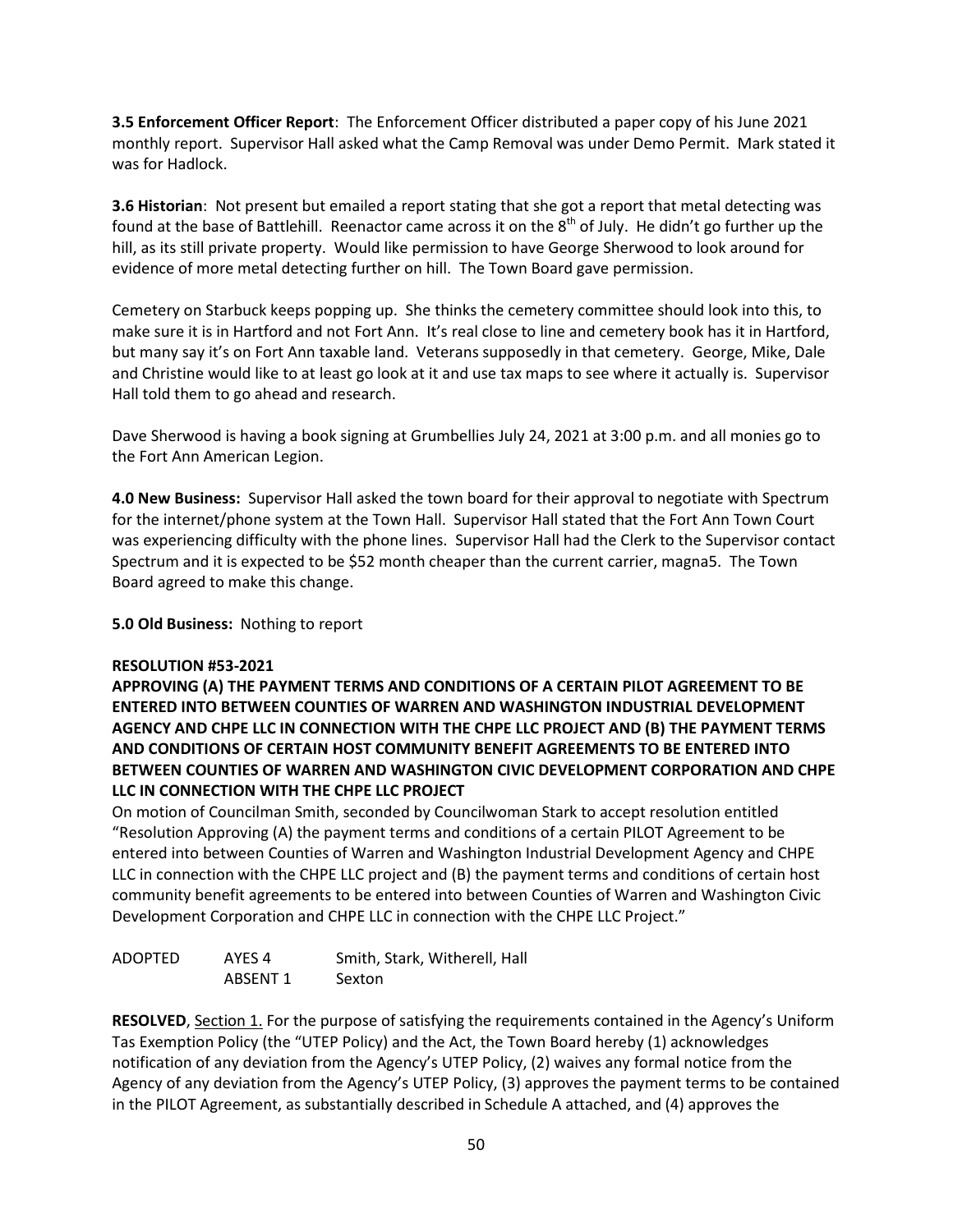payment terms to be contained in the Host Community Benefit Agreements, as substantially described in Schedule A attached.

Section 2. The Town Supervisor of the Town is hereby authorized, on behalf of the Town of Fort Ann, to execute and deliver a consent to the PILOT Agreement for the purpose of evidencing its approval to the proposed payment terms of the PILOT Agreement, said PILOT Agreement to contain the terms described in Schedule A attached, with such changes, variations, omissions and insertions as the Town Supervisor of the Town shall approve, the execution thereof by the Town Supervisor of the Town to constitute conclusive evidence of such approval.

Section 3. The Town Supervisor of the Town is hereby further authorized, on behalf of the Town of Fort Ann, to execute and deliver a consent to the Host Community Benefit Agreement relating to the Town for the purpose of evidencing its approval to the proposed payment terms of the Host Community Benefit Agreement, said Host Community Benefit Agreement to contain the terms described in Schedule A attached, with such changes, variations, omissions and insertions as the Town Supervisor of the Town shall approve, the execution thereof by the Town Supervisor of the Town to constitute conclusive evidence of such approval.

Section 4. The officers, employees and agents of the Town of Fort Ann are hereby authorized and directed for and in the name and on behalf of the Town of Fort Ann to do all acts and things required or provided for by the applicable provisions of this Resolution in order to ensure compliance with such provisions as they relate to the execution and delivery of the PILOT Agreement and the Host Community Benefit Agreement, and to execute and deliver all such additional certificates, instruments and documents, and to do all such further acts and things as may be necessary or, in the opinion of the officer, employee or agent acting, desirable and proper to effect the purposes of the foregoing resolution.

Section 5. This resolution shall take effect immediately.

Robert Cutter, President West Fort Ann Volunteer Fire Company, stated they need to replace a 1990 truck which is 22 years old. Mr. Cutter stated that it's hard to find parts with the truck being 22 years old. They recently waited ten (10) months for two (2) switches and paid \$26,000.00 in repairs. They are requesting a public hearing. Supervisor Hall told them this would have to be presented and discussed during the 2022 budget.

**7.0** Open Public Discussion at 6:21 p.m. Matt French, 1347 Copeland Pond Road stated he is concerned with occupancy levels from a septic standpoint.

Jenn Tyler, Dewey's Bridge said she has mixed feelings about the short-term rental law being considered in the Town of Fort Ann. She said there should be some sort of tax when there is commercial property in residential area and the extra traffic. She's very frustrated with someone being on the Fort Ann Planning Board that has commercial property in a residential area. She said the town has been fair when she and her husband came to the town about subdivision.

Katelyn Moskos asked where did this law come from? She asked if she's such a nuisance to the town why wasn't this brought to her attention. Supervisor Hall stated that there's an issue on Clay Hill Road as well as a couple of issues at Pilot Knob. Supervisor Hall stated this started before he was the Town of Fort Ann Supervisor. Katelyn doesn't understand why no one came to her and nothing brought to her